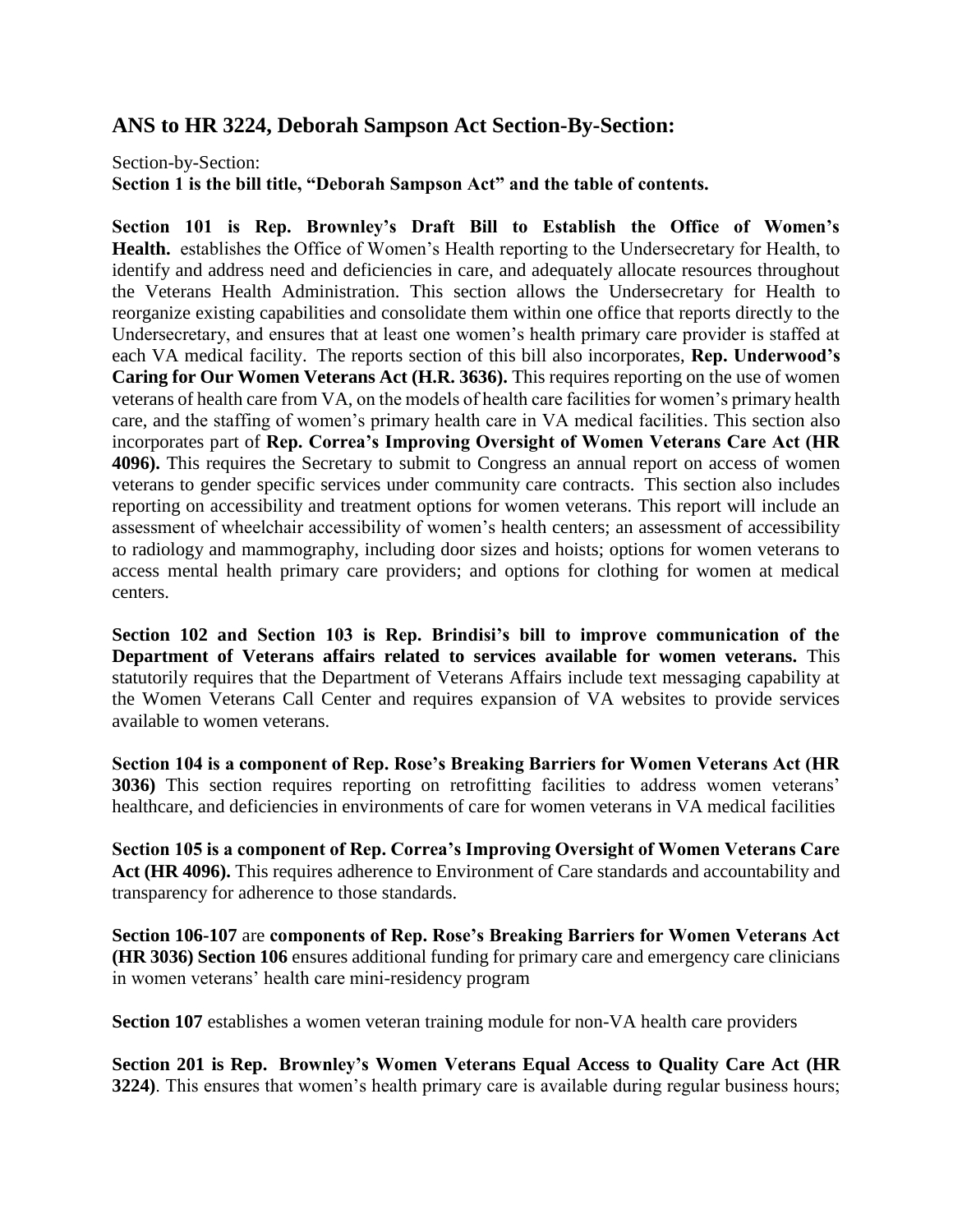requires a study by the Secretary on the use of extended hours as a means of reducing care barriers, and the need for extended hours, and report this study to Congress

**Section 202** expands military sexual trauma counseling to members of the Reserve and National Guard.

**Section 203 is Rep. Brownley's Building Supportive Networks for Women Veterans Act (HR 2798).** This would expand and make permanent the U.S. Department of Veterans Affairs (VA) pilot program on counseling in retreat settings for women veterans coping with post-traumatic stress disorder and other wounds of war. In addition, this would also expand and make permanent counseling in retreat settings for all veterans and their families, while ensuring that there remain cohorts for only women veterans.

**Section 204 is Rep. S. Lee's Newborn Care Improvement Act (HR 2645) and Rep. Allred's VA Newborn Emergency Treatment Act (HR 2752).** This would extend coverage of newborn health care for children of veterans. Currently, veterans are only eligible to receive seven days of newborn care, after which they must find and sign up for health insurance for their newborn. This bill would double that available time to 14 days of care, providing additional time for veterans to find the best health coverage, especially during a high-stress period.  Additionally, this bill requires VA to submit an annual report on the number of newborn children that have received such services.

This section also **e**nsures that qualified newborns get access to VA covered medical care including in emergency situations or when the newborn in delivered at a non-VA facility. This measure expands the fourteen days of VA provided newborn medical care (through a waiver process) for a medically necessary extension; allows VA to cover the transportation of both newborn and parents between medical facilities; streamlines billing process to remove unnecessary burdens on veterans; and authorizes the Secretary to waive any outstanding debts associated with medically-necessary emergency transportation services for a newborn incurred by the veterans.

**Section 301 is a component of Rep. Velazquez's Violence Against Women Veterans Act (HR 3867).** This Requires the Advisory Committee on Women veterans to conducts assessments pertaining to the impact of intimate partner violence on women

**Section 302 a component of Rep. Rose's Breaking Barriers for Women Veterans Act (HR3036)**. This requires the Secretary of Veterans Affairs to conduct a study on the use of the Women Veteran Program Manager of and the feasibility of creating a Women Veterans Ombudsman position.

**Section 303** is **Rep. Pappas's bill (HR 2681)** requiring VA to assess the availability of prosthetics specifically for women veterans.

**Section 304 is Rep. Cunningham's bill (HR 2982) .** This requires the Secretary of Veterans Affairs to conduct a study of barriers for women veterans to health care from the Department of Veterans Affairs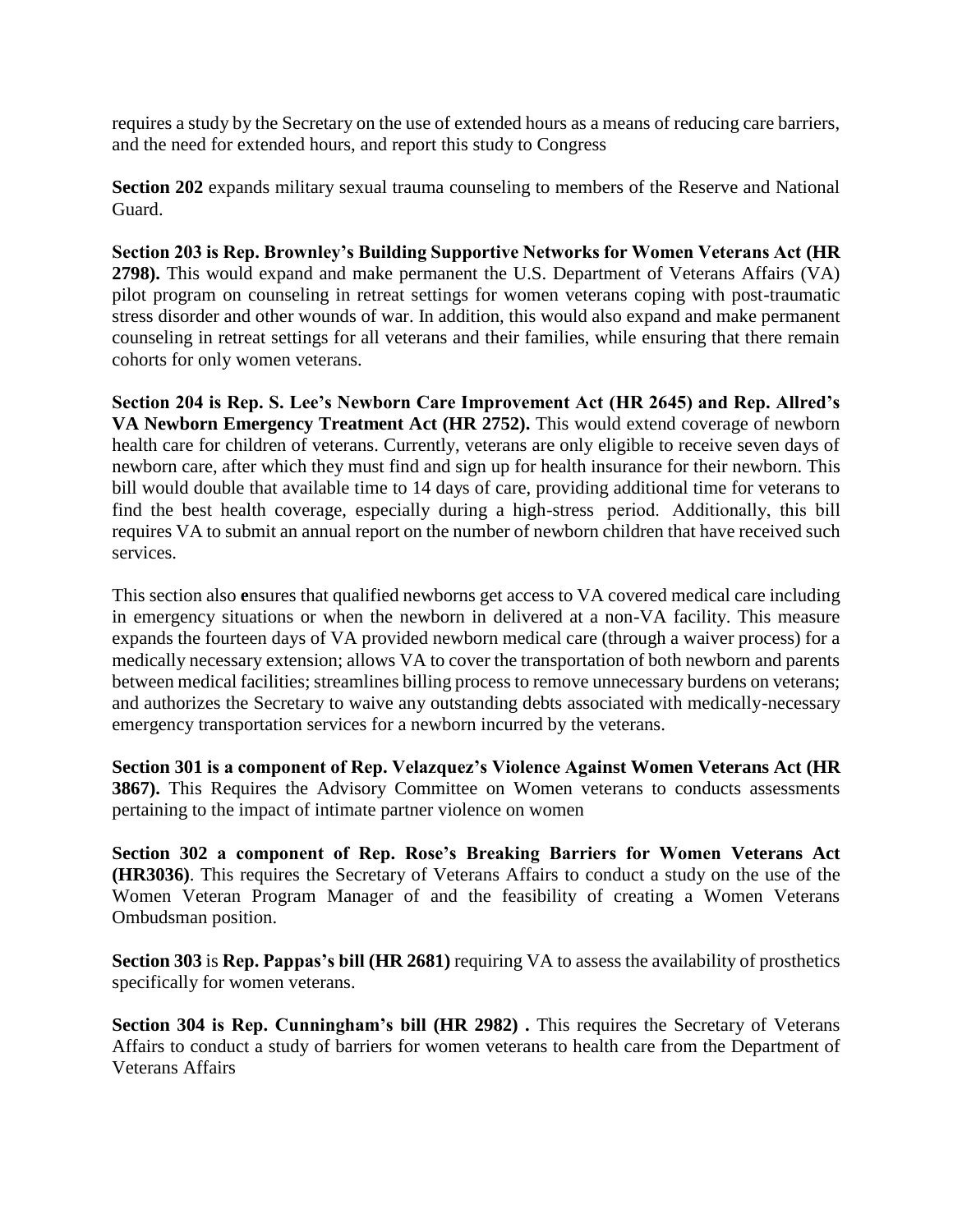**Section 305 is Rep. Delgado's Improving Benefits for Underserved Veterans Act.** This requires the Sec of the VA to publish a report regarding veterans who receive benefits, including the Transition Assistance Program. This report will include data regarding veterans and their sex, minority group member status, and by both categories, excluding personally identifiable information. The report will identify any disparities in the use of benefits, analysis of the cause of those disparities, and proposed recommendations to address those disparities.

**Section 306** Requires the Secretary of Veterans Affairs to submit a report on the Women Veteran Coordinator Program, identifying if the program is appropriately staffed, if regional benefits offices have a Women Veteran Coordinator, the position description of the coordinator, and a description of metrics to determine the success and performance of the coordinator.

**Section 321 is Rep. Brownley's Stop Harassment and Assault at VA Act (HR 4554).** This requires the Secretary of Veterans Affairs to establish a comprehensive policy to end harassment and sexual assault, including gender-based harassment. The policy will include:

- Responses of incidents of harassment and sexual assault by any veteran or other public visitor to VA facility, and following disciplinary measures
- A process for reporting and responding to harassment and sexual assault
- Mandatory reporting requirement applicable to an employee or contractor of the VA who witnesses harassment or sexual assault
- Disciplinary actions for employees or contractors who fail to report these incidents
- Mandatory annual training for employees and contractors regarding how to report and address harassment and sexual assault, including bystander intervention training
- The distribution of anti-harassment and anti-sexual assault education materials by mail or email to individuals receiving a benefit
- The prominent display of anti-harassment and anti-sexual assault messages in each VA facility, including how to report harassment or assault
- The posting of these materials on the VA website
- Establish points of contacts for each VA facility, VISN facility, regional benefits office, and Central Office of the VA

## **Section 322-323 are Rep. Levin's Housing for Women Veterans Act (HR 2924)**

**Section 322** grants not less than \$20,000,000 to be available for the provision of financial assistance to organizations that have a focus on providing assistance to women veterans and their families.

**Section 323** instructs the Secretary of Veterans Affairs to complete a gap analysis of VA programs that provide assistance to women veterans who are homeless and report it to Congress. This analysis will identify areas in which these programs are successful or where they fail to meet the needs of homeless women veterans.

**Section 324 is Rep. Wild's Improving Legal Services for Female Veterans Act (HR 3189)**. This establishes a partnership between the Secretary of Veterans Affairs and at least one nongovernmental organization to provide legal services to women veterans.